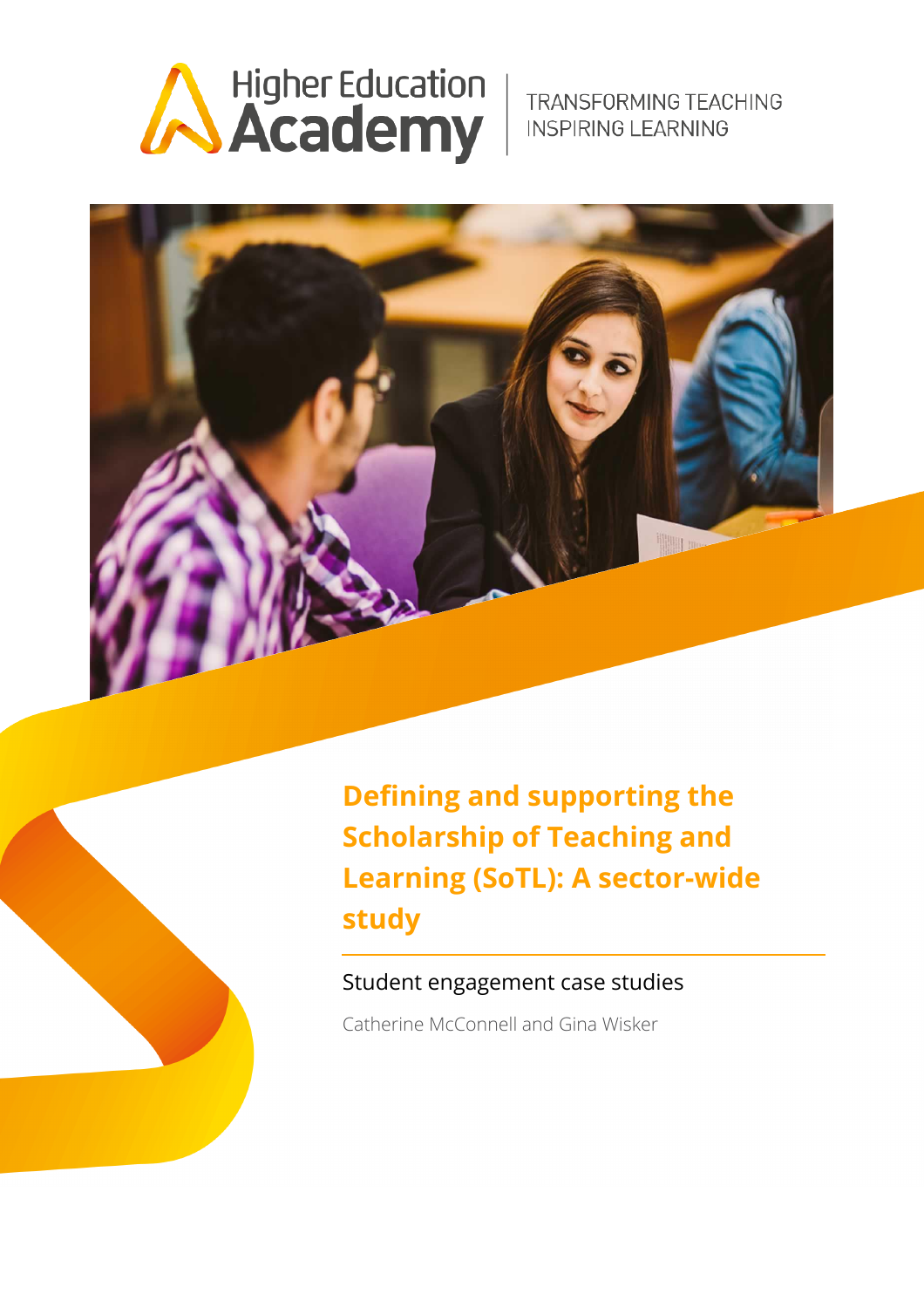## <span id="page-1-0"></span>**Contents**

| Section                                                              | Page |
|----------------------------------------------------------------------|------|
| <b>Contents</b>                                                      | 2    |
| Practice examples of involving students with SoTL work               | 3    |
| Main issue                                                           | 3    |
| Illustration                                                         | 3    |
| Student positions in educational development teams                   | 3    |
| Student observers of teaching practice                               | 3    |
| Student involvement in teacher education                             | 3    |
| Student engagement 'champions' within academic staff role profiles   | 3    |
| Research-engaged learning and teaching                               | 4    |
| Student involvement at programme level                               | 4    |
| Staff-student action planning                                        | 4    |
| Implications for policy and practice                                 | 4    |
| Student engagement in SoTL: Student engagement leaders' perspectives | 5    |
| Main issue                                                           | 5    |
| Illustration                                                         | 5    |
| Implications for policy and practice                                 | 5    |
| Student engagement in SoTL: students' perspectives                   | 6    |
| Main issues                                                          | 6    |
| Illustration                                                         | 6    |
| Implications for policy and practice                                 | 6    |
| To cite these case studies                                           | 7    |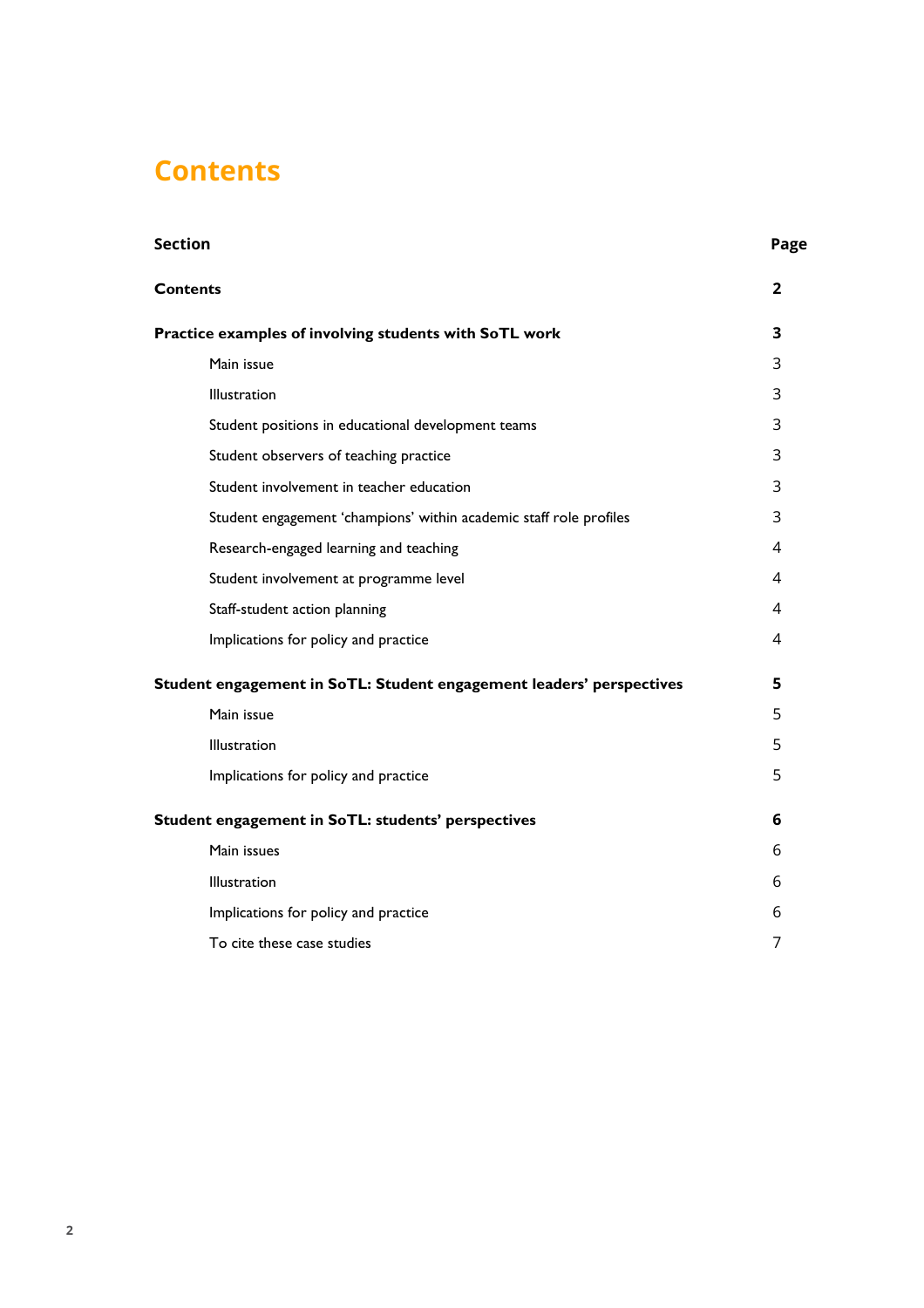## <span id="page-2-0"></span>**Practice examples of involving students with SoTL work**

### <span id="page-2-1"></span>**Main issue**

This case study provides a number of practice examples that illustrate the breadth of student engagement in the Scholarship of Teaching and Learning work found across the six institutions contributing to interviews for this study. Issues arising highlight the affordances of formal and informal engagements, the embedded and *ad hoc nature* of the engagement, and the issue of opportunities for students who are paid versus those who volunteer.

## <span id="page-2-2"></span>**Illustration**

Drawn from the findings of six focus groups with 36 students, and three interviews with student engagement leaders, the following practice examples illustrate the growing number of ways higher education providers (HEPs) and individual staff are involving students as partners in SoTL.

#### <span id="page-2-3"></span>*Student positions in educational development teams*

Enabling students to work in voluntary or paid positions within centres for learning and teaching offers students access to insider knowledge, and increased staff awareness of the student experience. One student engagement leader offered:

…half of our team is made up of students, so it not only gives us that access in the student engagement work but we're part of a unit with academic development, technology-enhanced learning, teacher education and professional recognition; so it means that those colleagues who might not have had that access previously have this very immediate, critical kind of group of students…

### <span id="page-2-4"></span>*Student observers of teaching practice*

An emerging area for a small number of HEPs is the involvement of students in teaching observations. Participating staff volunteer to be observed and are in most cases enthusiasts. Students are trained and closely supervised to offer constructive and diplomatic feedback on the sessions, as one student engagement leader describes:

…[students] go and observe teaching practice and then have to sit down face-to-face, one-to-one with the academic and give constructive but critical feedback on their teaching practice…

#### <span id="page-2-5"></span>*Student involvement in teacher education*

There are a number of examples of student contributions to staff development opportunities, such as through PGCert schemes and one-off institution-wide workshops. A student engagement leader based in an Educational Enhancement Unit referred to their work with staff:

We're working with our teacher education part of the department to run some workshops ...entitled 'What is inspirational teaching?'; but given that what we're really trying to do is improve student satisfaction around teaching then it's important that the student perspective of inspirational teaching is a part of the conversation.

### <span id="page-2-6"></span>*Student engagement 'champions' within academic staff role profiles*

Formalising student engagement into specific role and grade descriptors is identifiable practice within some HEPs, and links with SoTL practices where the staff involved conduct SoTL work with students. An example of where this has become embedded: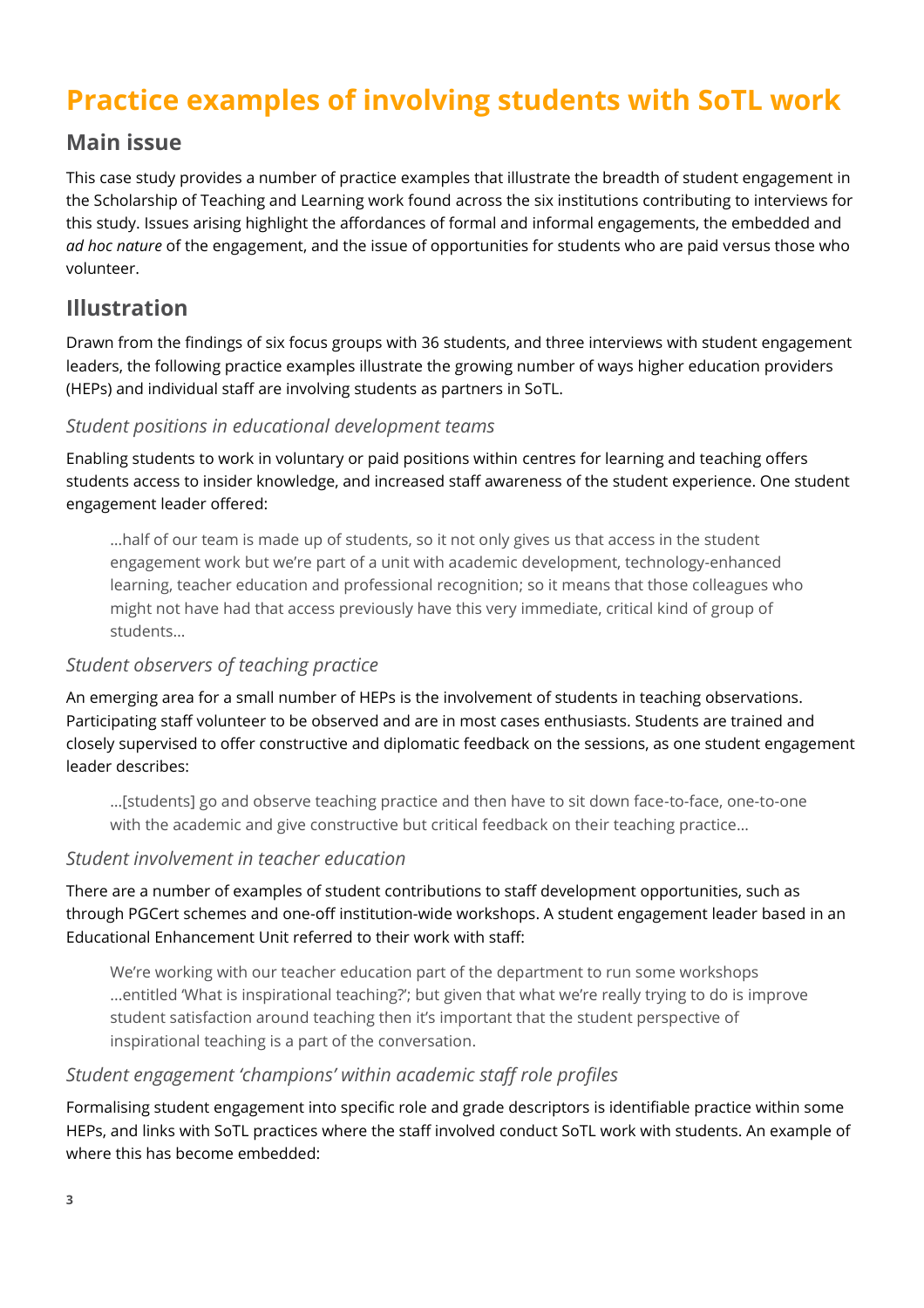The student engagement champion role is now listed as having its own tariff [grade] and so some consistency across the university as well… It's a case of getting it into objectives, into job descriptions… progressing to senior lecturer, principal lecturer stages is to embed the role of student engagement champions, but also the broader student engagement work and where you've done projects as an exemplar of the kind of development you would do to progress to a senior grade.

### <span id="page-3-0"></span>*Research-engaged learning and teaching*

Substantial curriculum change projects were cited across two of the HEPs, with one SoTL interpretation as 'research-engaged' teaching and student engagement:

…a series of principles around research-engaged teaching and students as producers of knowledge that we used to form the revalidation of all our programmes over three years.

### <span id="page-3-1"></span>*Student involvement at programme level*

High-level staff-student liaison and consultative panels provide some HEPs with an approach that leads to reflective partnership. One student engagement leader based within the senior management team outlined:

We've introduced students into our programme reviews so within our validation process we have students on the panel; we've introduced student submissions to our School audit so students are encouraged to write a submission about what it's like to be a student there, but critically they also have to discuss that with the staff before it goes to the panel.

### <span id="page-3-2"></span>*Staff-student action planning*

Using standard institutional action planning requirements as an opportunity to forge partnerships that can lead to effective relationship building and future SoTL enquiries. One student engagement leader described the *process* of partnership as being as important as the *outcome*:

We've brought staff and students together to create joint action plans around the national student survey and to be honest the actual action plan itself is the end point and is what is produced and is what is monitored throughout the year. For me that's not the most important thing about it, the most important thing is for them actually having the conversation to begin with, and actually drawing staff and students in to building relationships.

## <span id="page-3-3"></span>**Implications for policy and practice**

These examples illustrate many frequent opportunities for SoTL-based 'students as partners' practice that can be woven into existing institutional activities. These begin to highlight the contribution that students can make to educational development and scholarship, as they also have ideas and expertise about learning and teaching. There may be a need for sector-wide consideration to what constitutes 'evidence' and 'impact' from student engagements, in light of the traditional staff recognition schemes (REF, TEF, promotions and career development).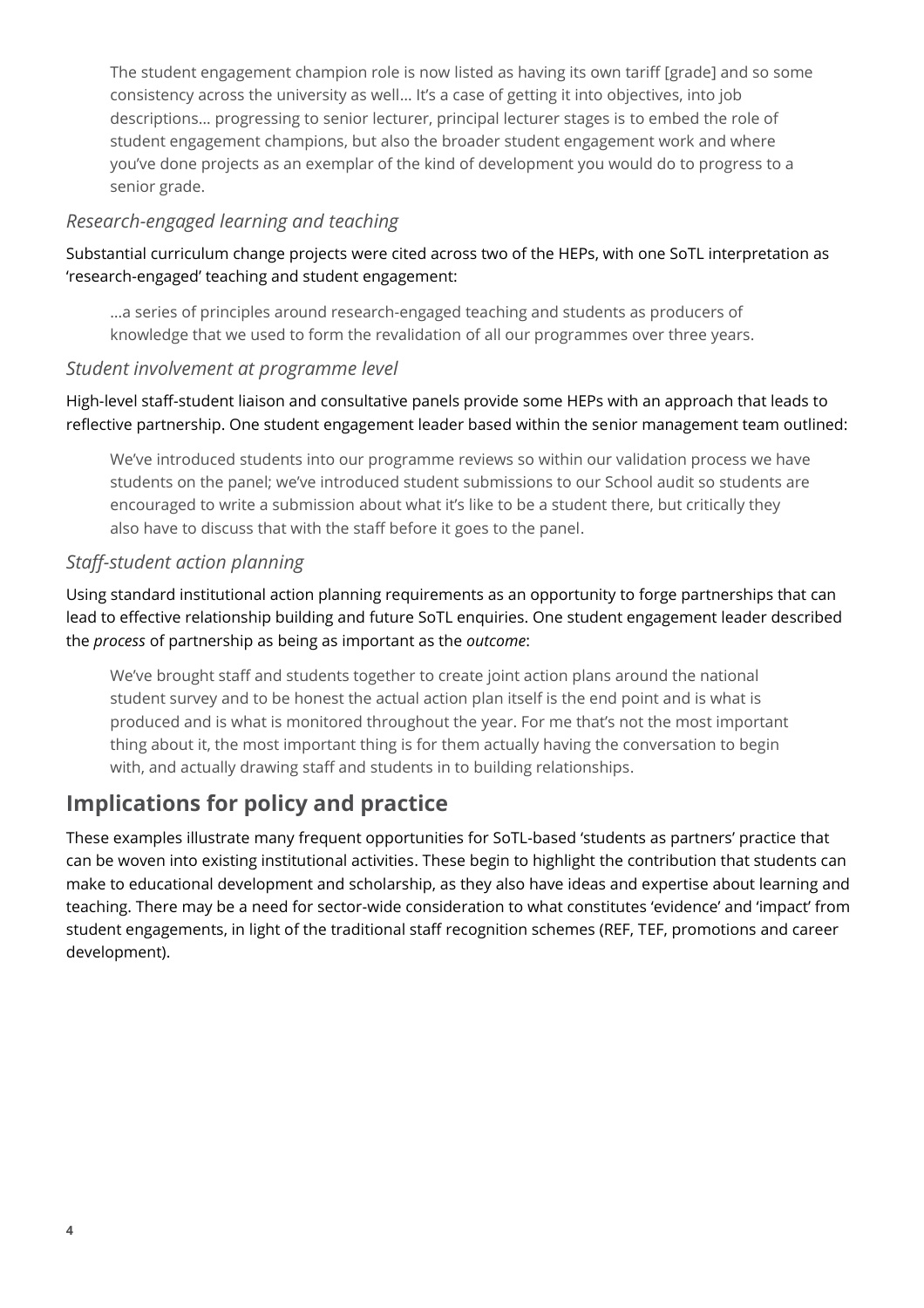# <span id="page-4-0"></span>**Student engagement in SoTL: Student engagement leaders' perspectives**

### <span id="page-4-1"></span>**Main issue**

The thrust of this case study is that student engagement (SE) with SoTL through staff-student partnerships should be strategic, visible, and institutionally supported. Along with recognition of staff time and the resource involved, there needs to be inclusion of reward schemes through professional development and staff and students awards.

## <span id="page-4-2"></span>**Illustration**

Three SE leaders from three of the four UK nations took part in a structure one-to-one interviews, to discuss their institutional approach and implementation of student engagement in SoTL.

The institutional position of SE leaders varies between institutions. It was located in one instance within the Vice-Chancellor's office, another in an Educational Development Centre. Despite the location, the commonality within SE leadership is strategic prioritisation and visibility, projecting an institutional culture of engagement and partnership. There is perhaps over-reliance on the Students' Union to illustrate student engagement for institutions, which tends to promote consultation and representation. Institutions and individuals interpret and define student engagement in SoTL with a broad remit, which may cause uncertainty for staff wishing to become involved in this practice.

'Students as Partners' is a narrative well-used across institutions. It is acknowledged, however, that in order to embed this work at the micro level of individuals and departments, there is more work to do to recognise and reward academic staff for their partnership working with students. Acknowledgement within workload modelling of the time required to develop staff-student SoTL activities, as well as the incorporation of student partnership as a route within professional recognition and development schemes would better demonstrate institutional commitment to staff involved in, or thinking about engaging students with their SoTL practice.

Student partnership initiatives are cited in some cases to take place alongside or as part of other institutional strategic themes, such as 'internationalisation', 'technology-enhanced learning', and 'professionalisation'. Potentially this is an effective way to embed student active involvement, and offer staff an illustration of the ways in which they can work with students on mutual SoTL projects.

## <span id="page-4-3"></span>**Implications for policy and practice**

In many cases, effective student partnership in SoTL remains an exception, with those students and staff naturally inclined to partner and pursue innovative ideas together. The project's findings have illustrated several personal qualities that facilitate staff-student partnerships. These include participants' willingness to 'take risks', being 'opportune', 'creative', 'enterprising', 'flexible' or 'experimental'. Equally, qualities of effective partnership working emerge, such as attention to the power relationship, positions of authority, balance of responsibilities and shared values.

Student engagement and partnership presents opportunities and challenges for institutions and the individuals involved. Staff-student partnership confronts long established academic norms, and the traditional image of higher education. As a result, academic identities are shifting and there are competing priorities for staff in an increasingly performative environment. Students too need to be aware of the partnership agenda, and in some cases be prepared, trained, and carefully guided to develop their capacity as a contributor to higher education research on teaching and learning.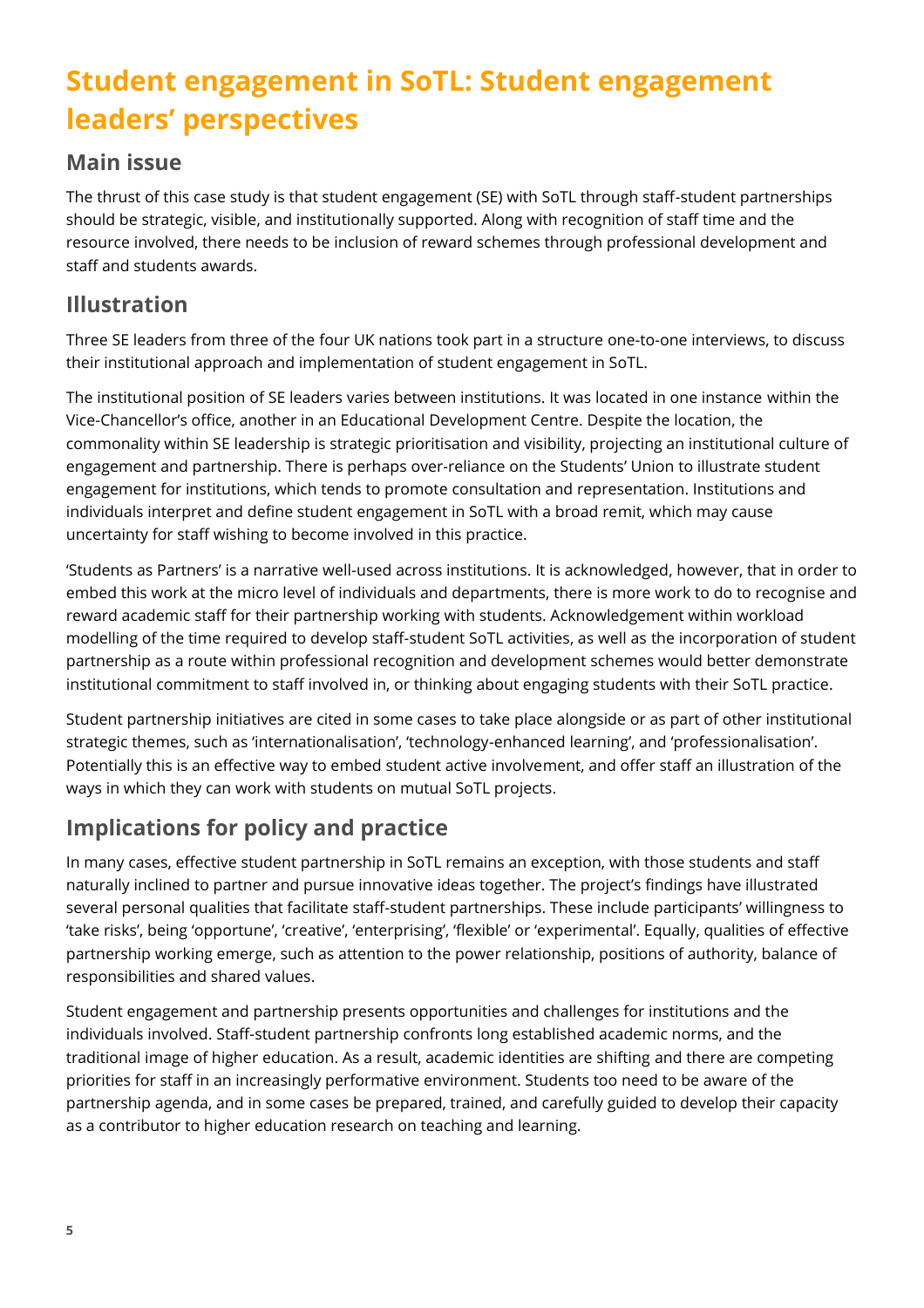## <span id="page-5-0"></span>**Student engagement in SoTL: students' perspectives**

## <span id="page-5-1"></span>**Main issues**

This case study outlines issues related to the engagement and involvement of students in SoTL work and the need to ensure it is inclusive, accessible, and institutionally supported.

Thirty-six students across six higher education providers participated in one of six local focus groups in the context of the 'Defining and Supporting SoTL' Higher Education Academy (HEA) project, to share their experiences and perceptions of student engagement in SoTL. The student participants represented a diverse range of typically 'engaged' students, from course reps, ambassadors, to society organisers and mentors. Participants were representative of undergraduate, postgraduate, and doctoral level students, from across the four UK nations.

### <span id="page-5-2"></span>**Illustration**

The term 'scholarship' is problematic for students, as it is more commonly associated with financial awards such as bursaries. However, with support, students' interpretation and re-articulation of SoTL is to regard it as 'learning while teaching', placing value on their lecturer's attention to the practice of learning, teaching and students' active engagement in the classroom.

Students identify many advantages in being involved in partnership work with their lecturers, such as the opportunity to 'get to know, and be known by' staff that they would not usually work with. Gaining an insiderknowledge of departmental practices and institutional projects is of benefit to students, and can result in an increased sense of belonging and community. Critical skills, enquiry and reflection are also acquired in a 'live' project with application to the 'real world'.

Students identify the importance of having the appropriate physical space to collaborate with staff, and a neutral environment within which to meet and work together which potentially addresses the balance of power and promotes equal partnership relationships. This relates to the formality of opportunities for students to engage in SoTL work, which appears to vary both within and across institutions. Student engagement in SoTL can be mapped onto a spectrum spanning formal and informal practices. Often where informal practices are described, students cite one or two lecturers with whom they have a good working relationship and the partnership work emerges from the personal interests of those involved. In more formalised examples, engagement opportunities are strategically aligned to institutional priorities, and appeal to students who wish to gain employability skills and recognition.

The concept of student involvement and partnership is especially challenging for international students because of the cultural and educational norms and practices drawn from their prior experience. Similarly for home students, their affinity with volunteering, engaging, and co-working within higher education also depends on their active involvement in compulsory education, and their self-efficacy gained possibly from social and cultural capital.

## <span id="page-5-3"></span>**Implications for policy and practice**

These findings highlight the value students place on opportunities to work with their lecturers, and how influential both formal and informal partnerships are to the student experience. Barriers to student engagement are both intrinsic and extrinsic, perhaps most significantly arising from staff and students' interpretations and understandings of partnership working. SoTL projects that involve working with different stakeholders may benefit from establishing shared and individual values at the start, building in reflection on the process of partnership, and understanding the cultural perspectives each partner brings.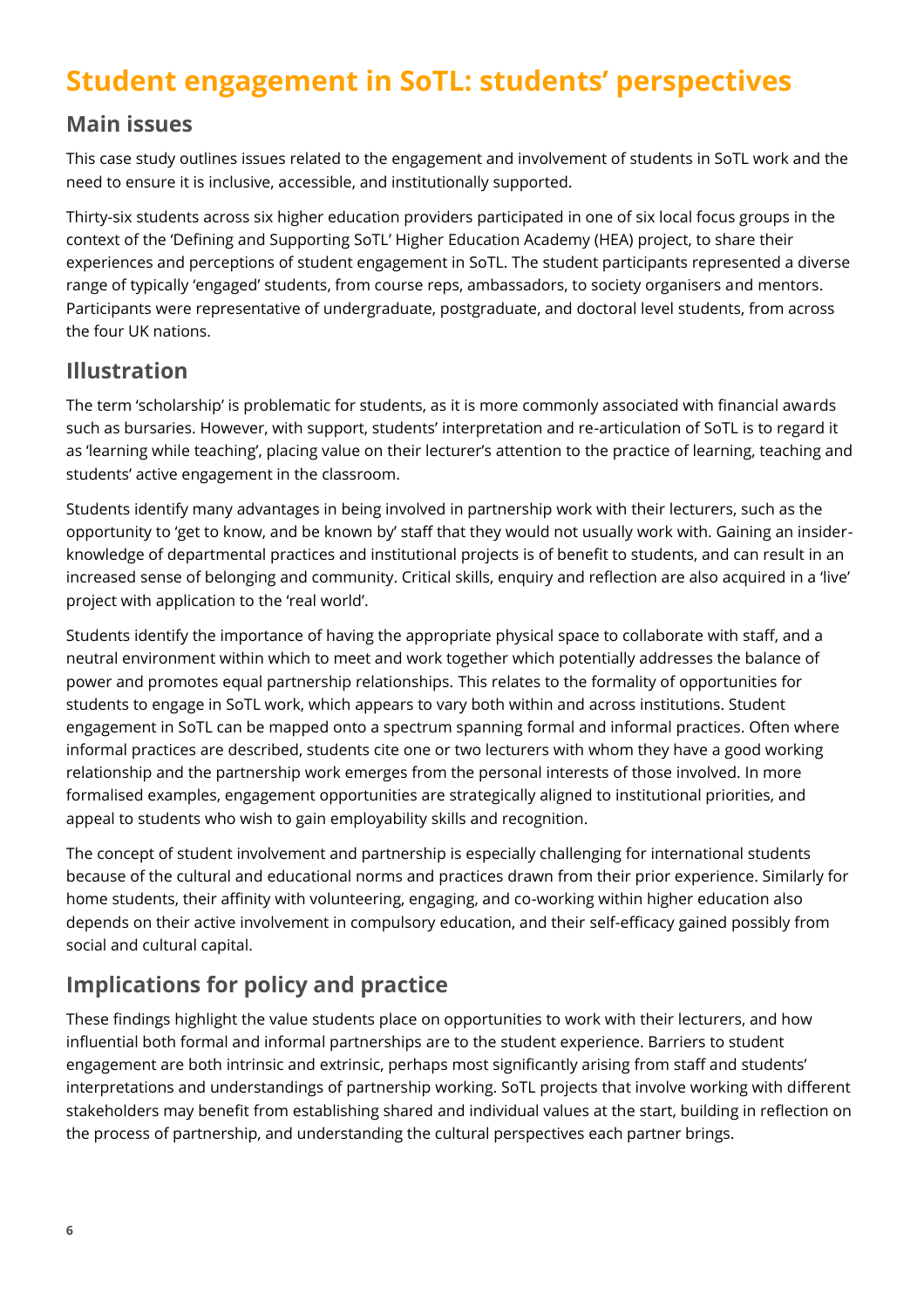The HEA 'Defining and Supporting SoTL' project was a collaborative project involving the contribution of four main UK partners – the University of West London, the University of Brighton, the University of Bristol, and Keele University and a number of other national and international contributors.

## <span id="page-6-0"></span>**To cite these case studies**

McConnell, C. and Wisker, G. (2015) Case study: Practice examples of involving students with SoTL work. *Defining and supporting the Scholarship of Teaching and Learning (SoTL): a sector-wide study.* York: Higher Education Academy.

McConnell, C. and Wisker, G. (2015) Case study: Student engagement in SoTL: Student engagement leaders' perspectives. *Defining and supporting the Scholarship of Teaching and Learning (SoTL): a sector-wide study.* York: Higher Education Academy.

McConnell, C. and Wisker, G. (2015) Case study: Student engagement in SoTL: Students' perspectives. *Defining and supporting the Scholarship of Teaching and Learning (SoTL): a sector-wide study.* York: Higher Education Academy.